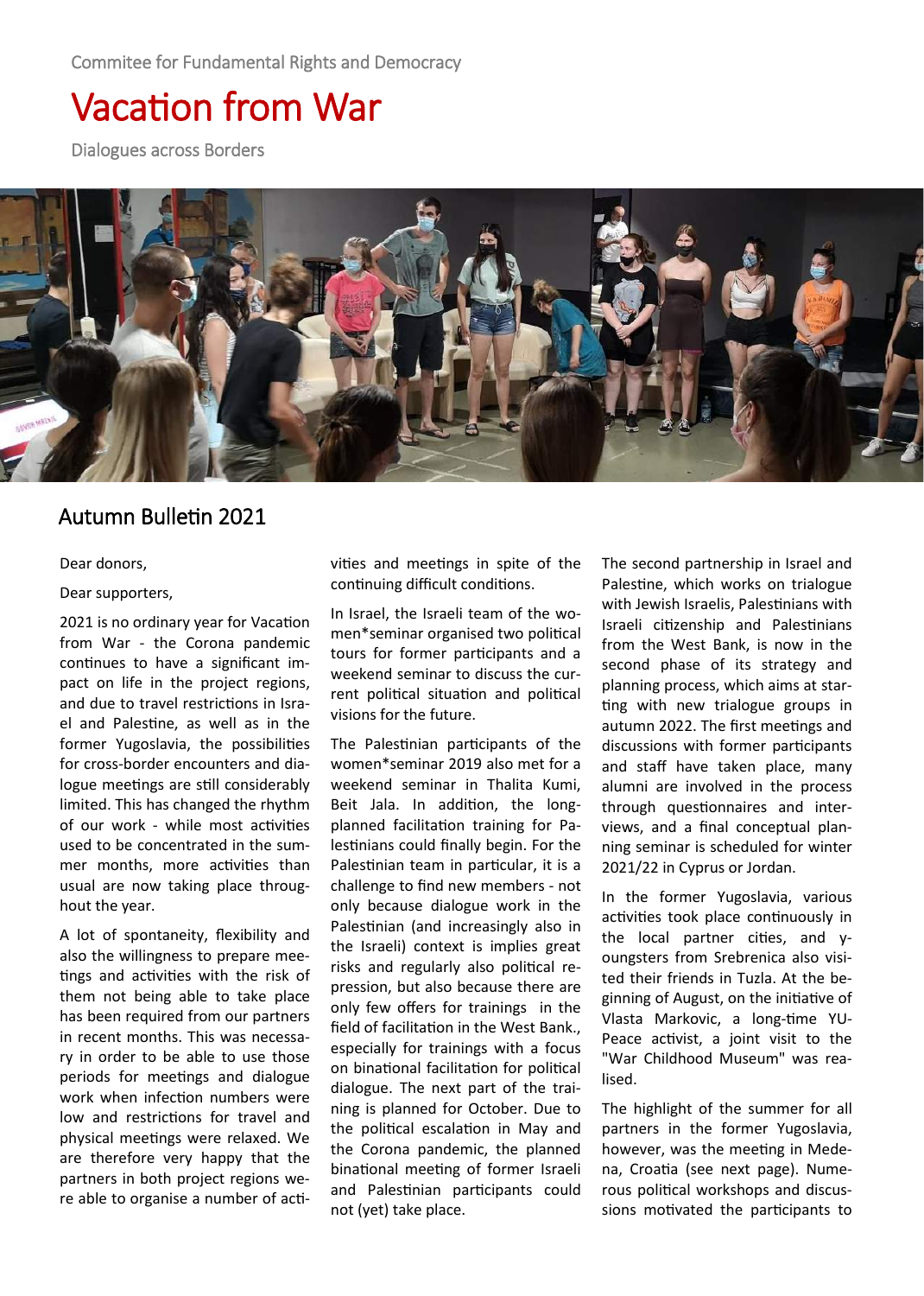(continue to) work for peace and take a stand against hatred and nationalism. Mujo Adzemovic from Gornji Vakuf-Uskoplje summarised this as follows: *"We will always and everywhere stand in the way of all those who preach hatred, and I am sure they are far fewer than us. Let*  *us raise our voices and give them no leeway whatsoever. We can do it!"* 

## "Every victim is mine, no criminal is mine"

(*Author: Brigitte Klaß)* This statement became the motto for the participants of the Peace Camp in Medena, Croatia, in whose home countries war criminals are still or again increasingly celebrated as war heroes. The participants came from Vukovar (Croatia), Sombor (Serbia), Tuzla, Srebrenica and Gornji Vakuf-Uskoplje (Bosnia and Herzegovina). For the first time, a group from the Brcko district, where a former participant now works,

As we feared that parents would not allow their underage children to participate due to the pandemic, we agreed to accept more adult participants as an exception this year. We cut the group size in half, shortened the duration of the stay and adapted the content to the new circumstances.

Only four weeks before the planned date, it finally was confirmed that the groups from Serbia and Bosnia and Herzegovina could en-

selves with Antigen tests brought from Germany. The hotel provided us with a private dining room and the hotel 'disco', a big space in the basement, with a very efficient air filter system was a safe place for discussions and workshops. Therefore, the whole group could listen to lectures and discuss together. Our concept worked: Noone got infected with Corona and in fact it was the first time in 22 years that we needed neither medical advice

> nor run to a pharmacy for any medication.

In terms of content, we focused on the effects of the war that still determine life in all three countries and invited speakers who showed how change ist possible and who stand up for a society in which people are not divided according to ethnic categories and played off against each other. The programme inspi-



took part as well.

Prior to the meeting, we had discussed very intensively in Germany and with our local partners whether we could take the risk and responsibility of a cross-border meeting under the conditions of the pandemic and how such a meeting could be conducted in a reasonably safe manner.

ter Croatia. Since youngsters from some cities eventually received permission from their parents to come along, the group ultimately had an age range between 16 and 29 years.

We agreed on strict Corona rules: All participants, including vaccinated ones, had to arrive with a negative PCR test, temperature was taken every morning and every other day the whole group tested them-

red the participants and motivated them to work for social change themselves:

*"Tahir Zustra is a former participant who is now implementing what he once learned at a camp. As a journalist for Nova BH Television, he is one of the few who work objectively and very professionally to improve people's lives. (Editor's note: Through one of his reports he achieved for example that severely*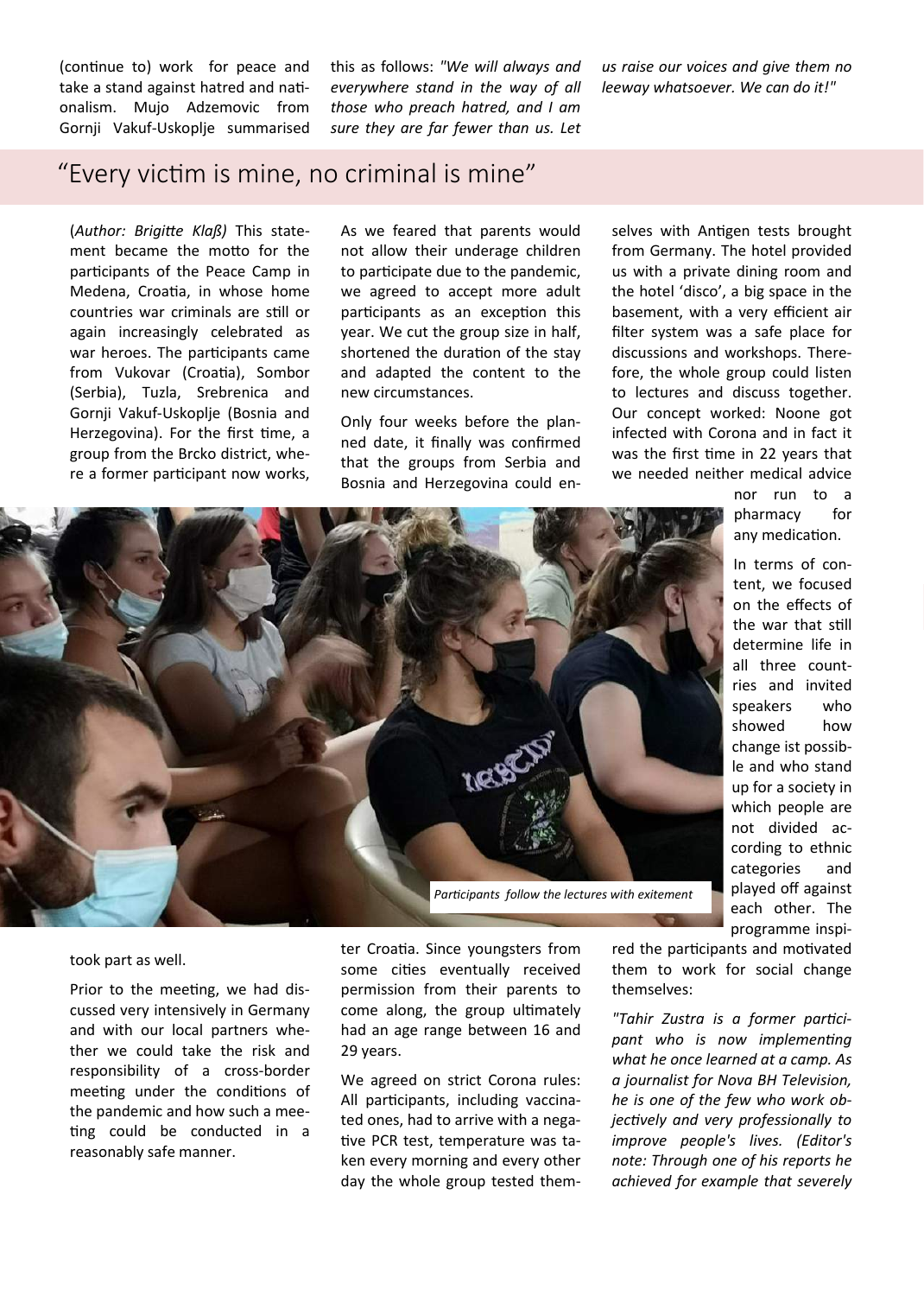*disabled children got wheelchairs). His work is an inspiration for us and a Call to Action to also actively do something for those who need help."* - Adrijan Prodan, Sombor

*"This camp opened my eyes and changed my view of the whole world. Living in an environment where people spread hatred and judge other people's worth by their nationality, religion or sexual orientation, it is very hard to form an independent opinion and not 'judge the book by its cover'. I was really amazed at how friendly, loving and above all peaceful everything was. We worked together to grow as individuals and discussed positive changes in our cities.*

*This project shows us a way to improve the world and spread the message of peace."* - Erna Sabitovic, Tuzla



*"Peace is a very special and precious state. While in war we are reduced to what we need to survive, peace allows us to spread our wings and develop all our talents and abilities. We should never take peace for granted, it is not a constant state but a process that*  *we have to work on again and again. We (…) want to be the generation that prepares the ground for a better life for their children."* - Mujo Adzemovic, Gornji Vakuf-Uskoplje

## Finding new talents: Facilitation training for former participants from the West Bank

*(Author: Rana K.) On 14 August 2021, the kick-off workshop of our facilitation training took place, attended by a total of eight women\* from the Dialogue seminars of previous years. It was a very intense meeting: for many, it was a reunion after a long time, others got to know each other anew - and for all of them the meeting triggered a renewed reflection on their own past seminar processes.* 

*The aim of the training series is to teach the women\* the skills to facilitate a dialogue group and to accompany its process throughout a seminar. There are otherwise no trainings to learn these skills available in the West Bank. We decided to start the training with our own experiences in binational tandem facilitation (one Israeli, one Palestinian facilitator), which we practise in the dialogue seminars. In addition to an introduction to facilitation methods, we also shared tools for self-reflection and talked with the participants about* 

*the particularities and pitfalls of facilitating political dialogue processes.* 

*The women\* were very inquisitive and engaged in the day's programme. They brought many topics for discussion, especially the challenges they have recently faced in the wake of the pandemic, but also those challenges re-* *learning together to build a network between the women\* in which they can support each other in the future.*

*The next part of the facilitation training will take place in October. At that meeting, we will try out different facilitation methods and especially talk about difficult situations while facilitating.* 

*sulting from the effects of the dialogue seminar in Germany on their lives in Palestine (...). At the same time, we used the space of* 



*Facilitation training for former Palestinian participants of the women\*seminars*